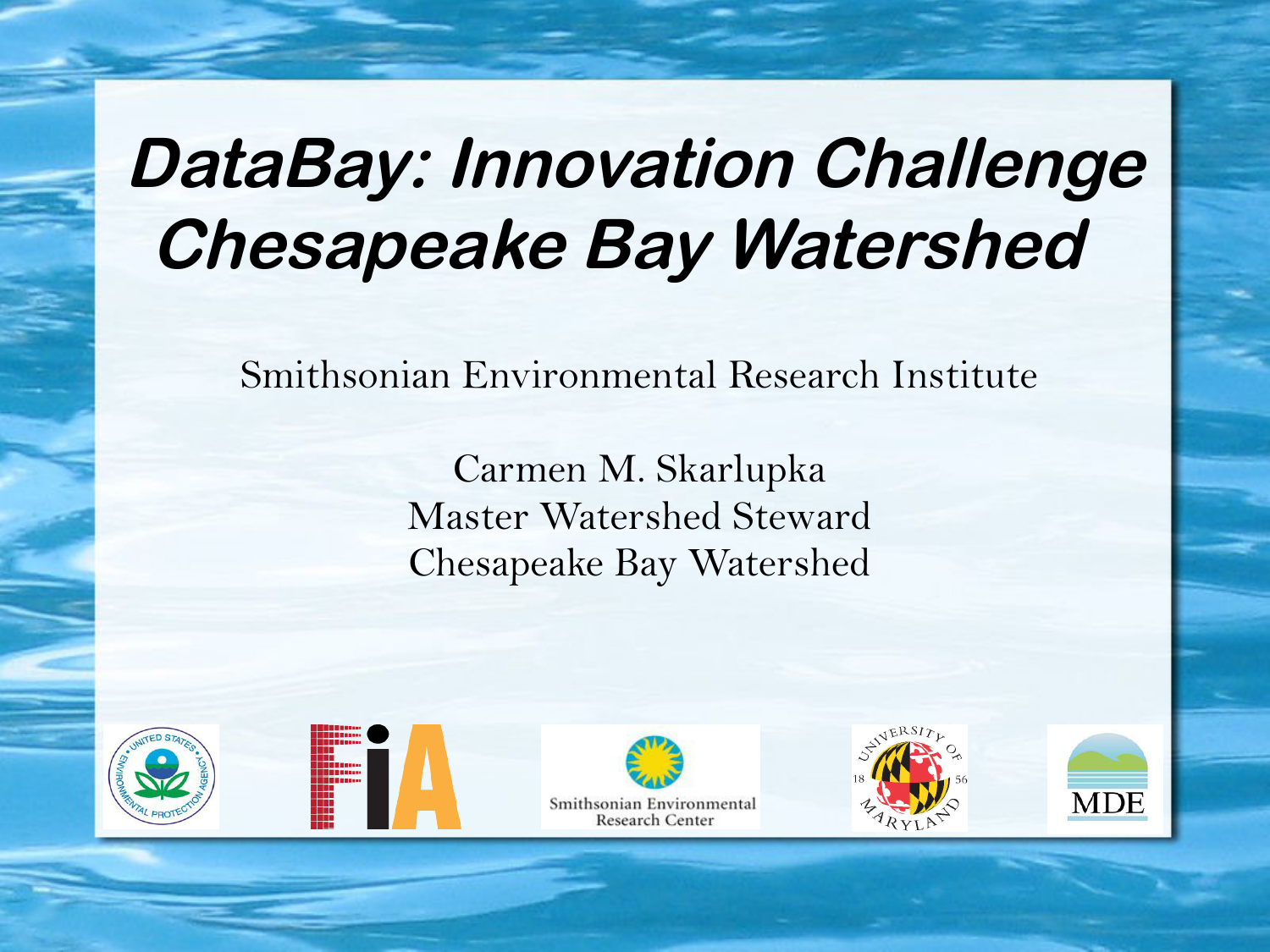## **Chesapeake Bay Watershed**

- DC, DE, MD, VA, PA, NY
- Shoreline 11,684 miles
- Area 4,480 square miles

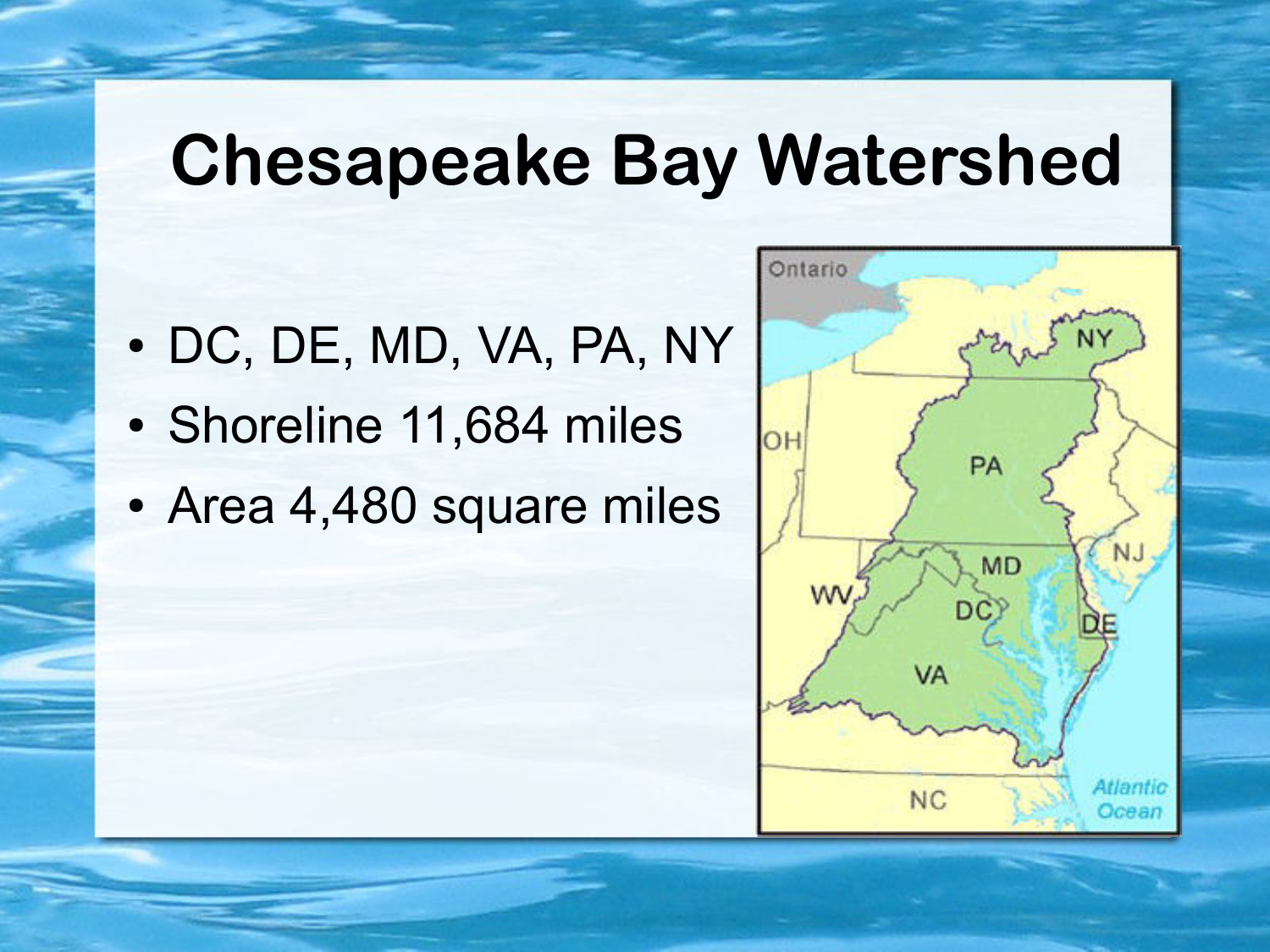# **Safe Water Drink, Swim, Fish, Recreate**

- Increase public awareness
- Restore water quality
- Smart applications push notification
- Open access 24 repositories

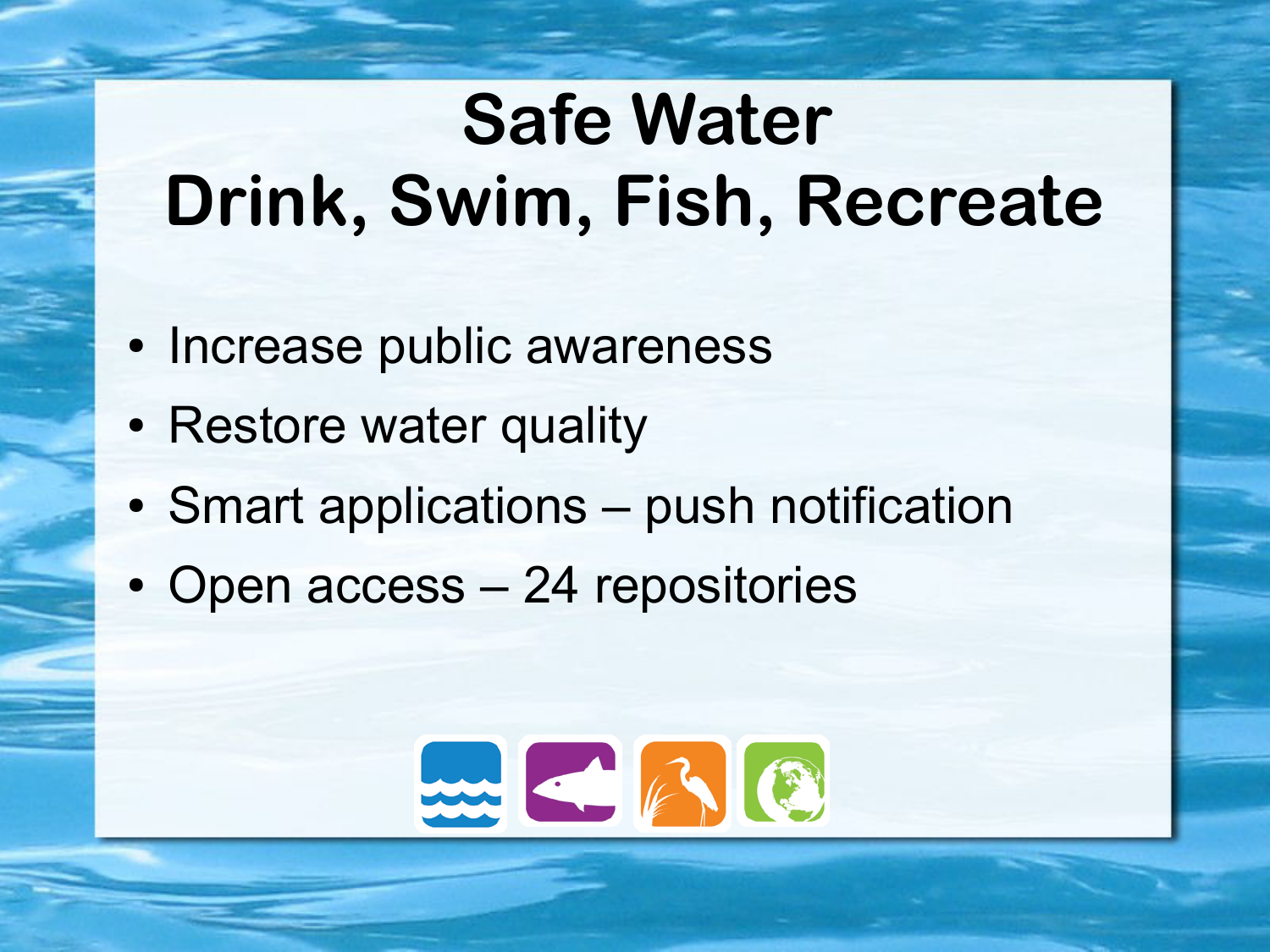### **Timely Access to Risk Levels Water, Aquatic Food, Health and Weather**

- Is my water safe to drink?
- Is it safe to swim at this beach?
- Is it safe to eat the fish/shellfish I caught?
- Is it going to rain/flood today?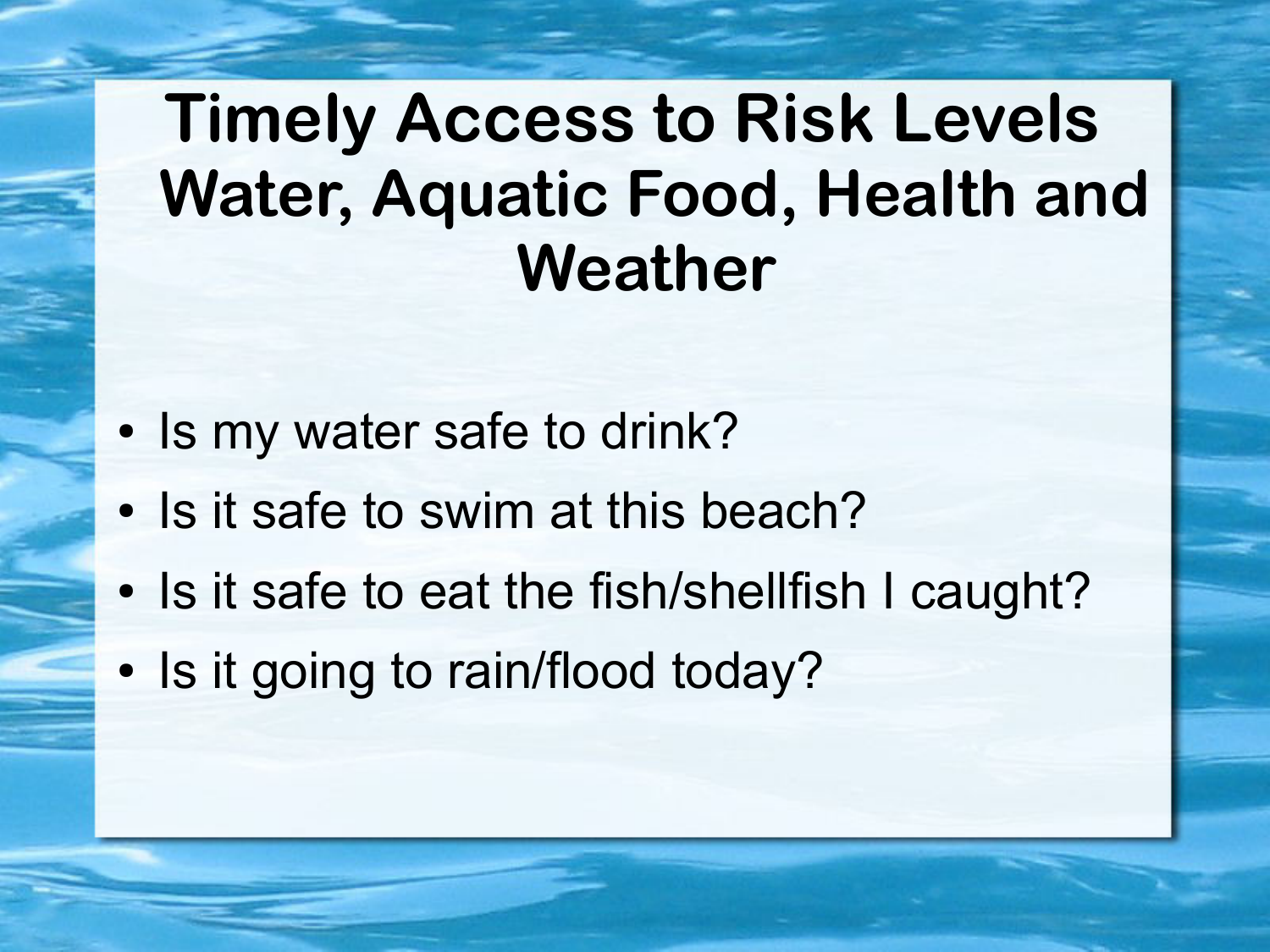## Metadata Requirements

- Precipitation
- Fish and Shellfish Toxicology
- Drinking Water Quality
- Riverine/Estuary Water Quality
- Flooding/Sea-level Rise
- GIS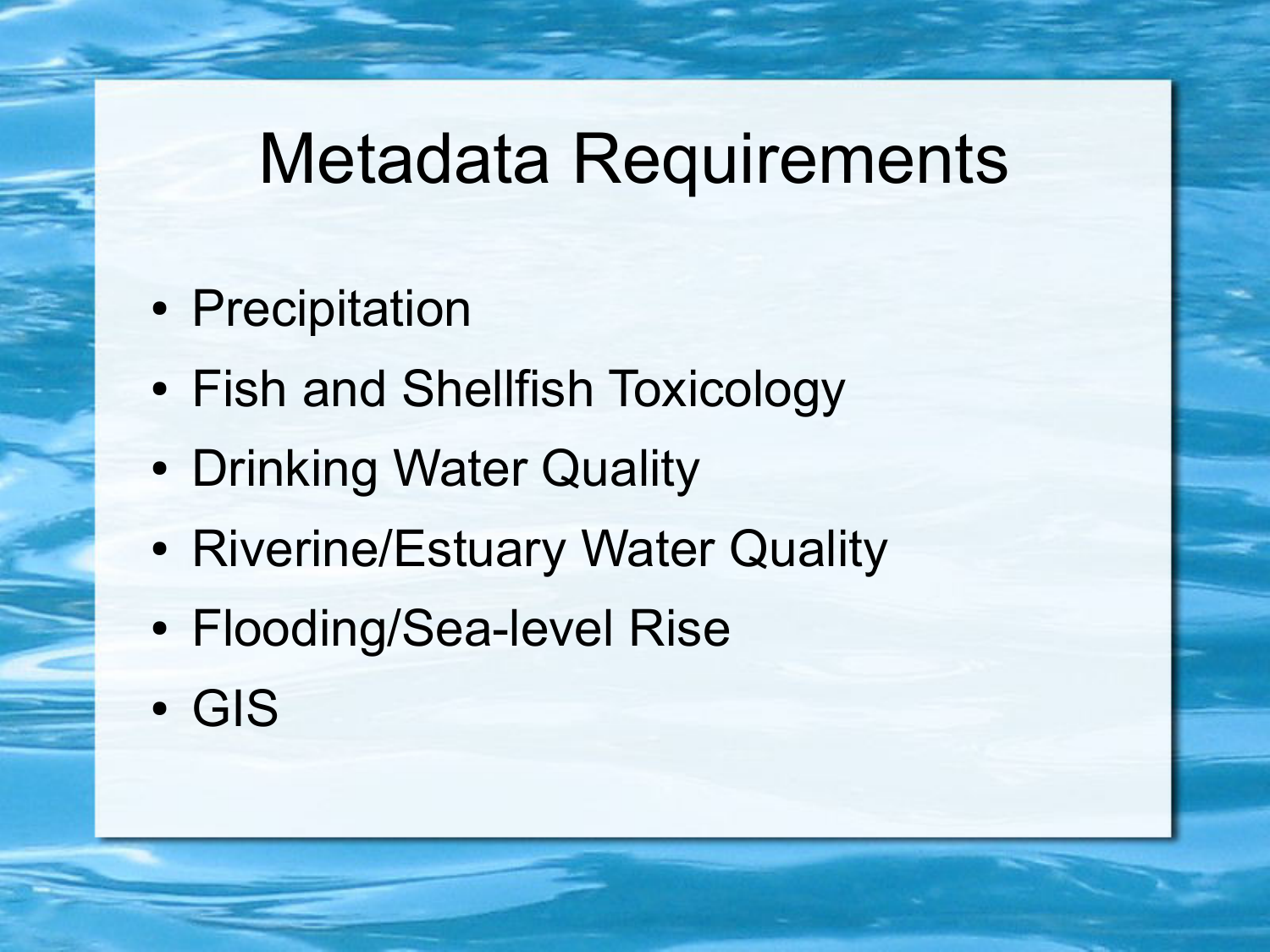# Organic Matters - Non-Digital

- Bacteria Test Strips
- Turbidity Secchi Disc
- Toxicity Fish Tissue
- Toxins Algae Bloom
- E. Coli Sewage Overflow



**Bacteria Growth Check** 







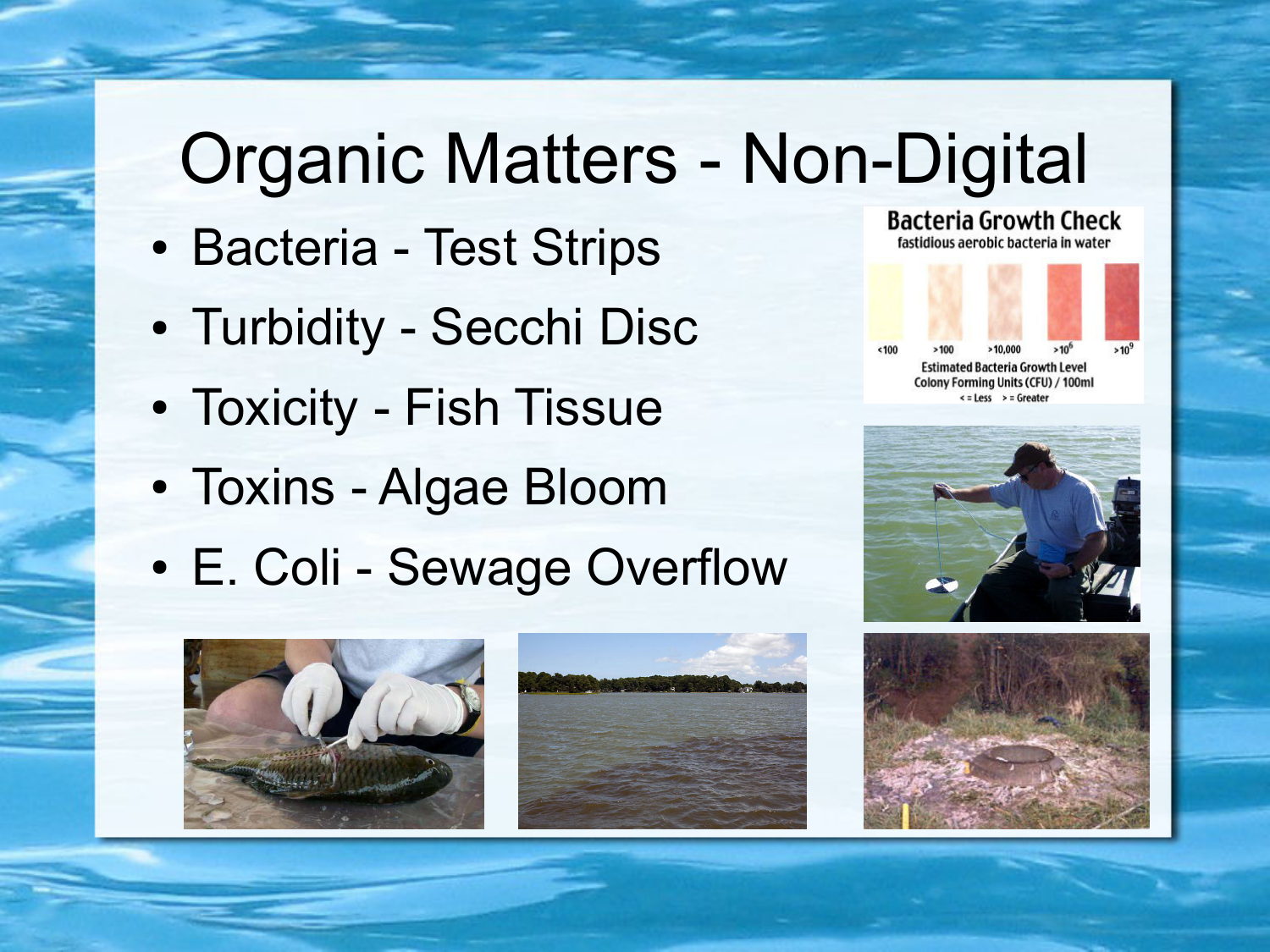## Digitally Imaging of Non-Digital Data

- Increase accuracy
- Provide  $3^{rd}$  or  $4^{th}$  Dimension to data GIS, Date/Time Stamp
- Cost Benefit Storage and Accessibility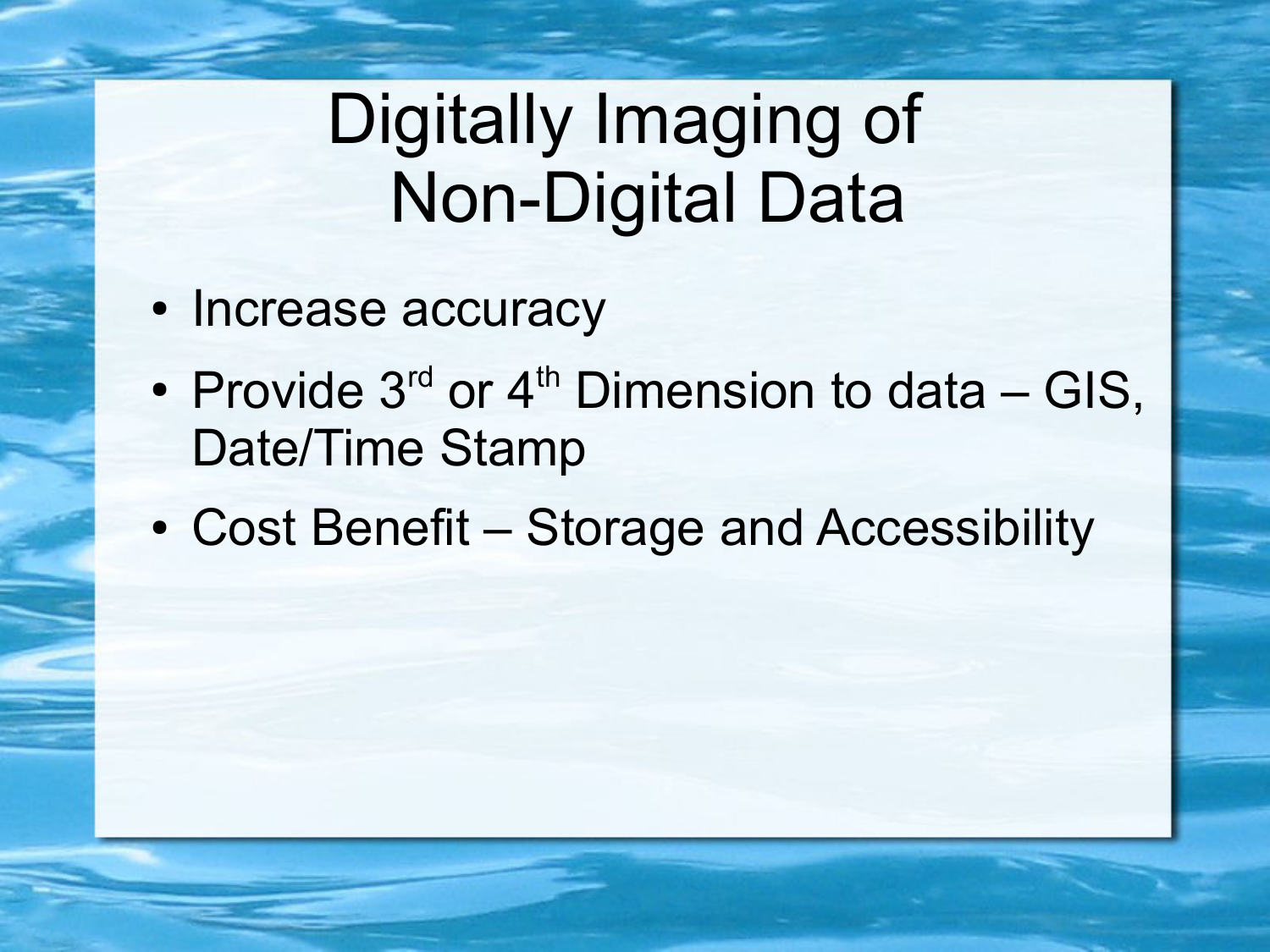### EPA Standards and Risk Levels

- Federal NOAA National Weather Service, NOAA Fisheries, USGS, FGDC
- State DNR, Environment
- County Health Department
- Corporations Independent Testing Labs
- Universities Scientists, Researchers and Students
- Nonprofits Advocates, Stewards, Citizen Scientists
- You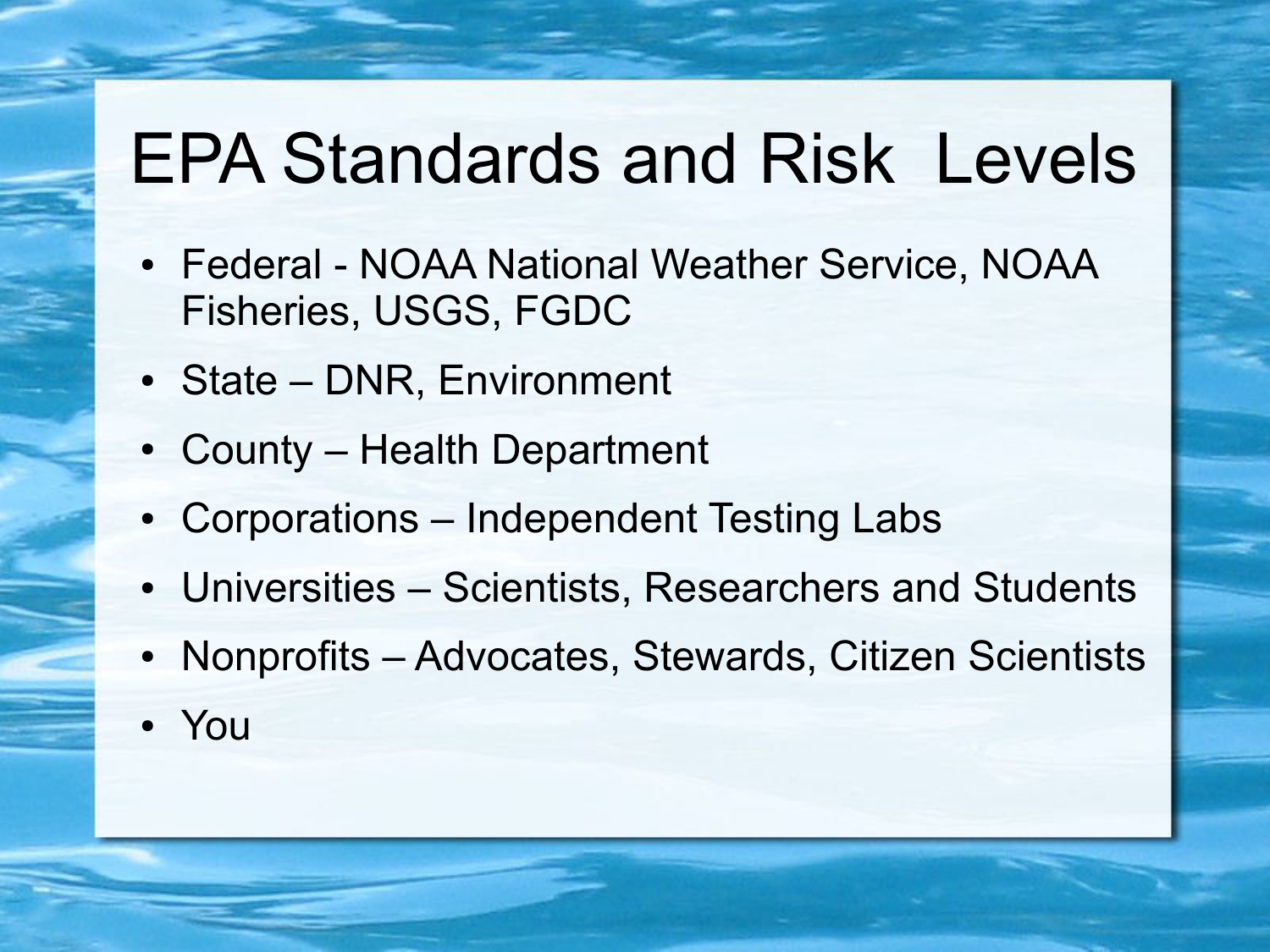#### Data Curators

**NOAA** 













**MDE** 



**Chesapeake Bay Program** A Watershed Partnership



**MARACOOS** 

**Ocean Information for a Changing World**